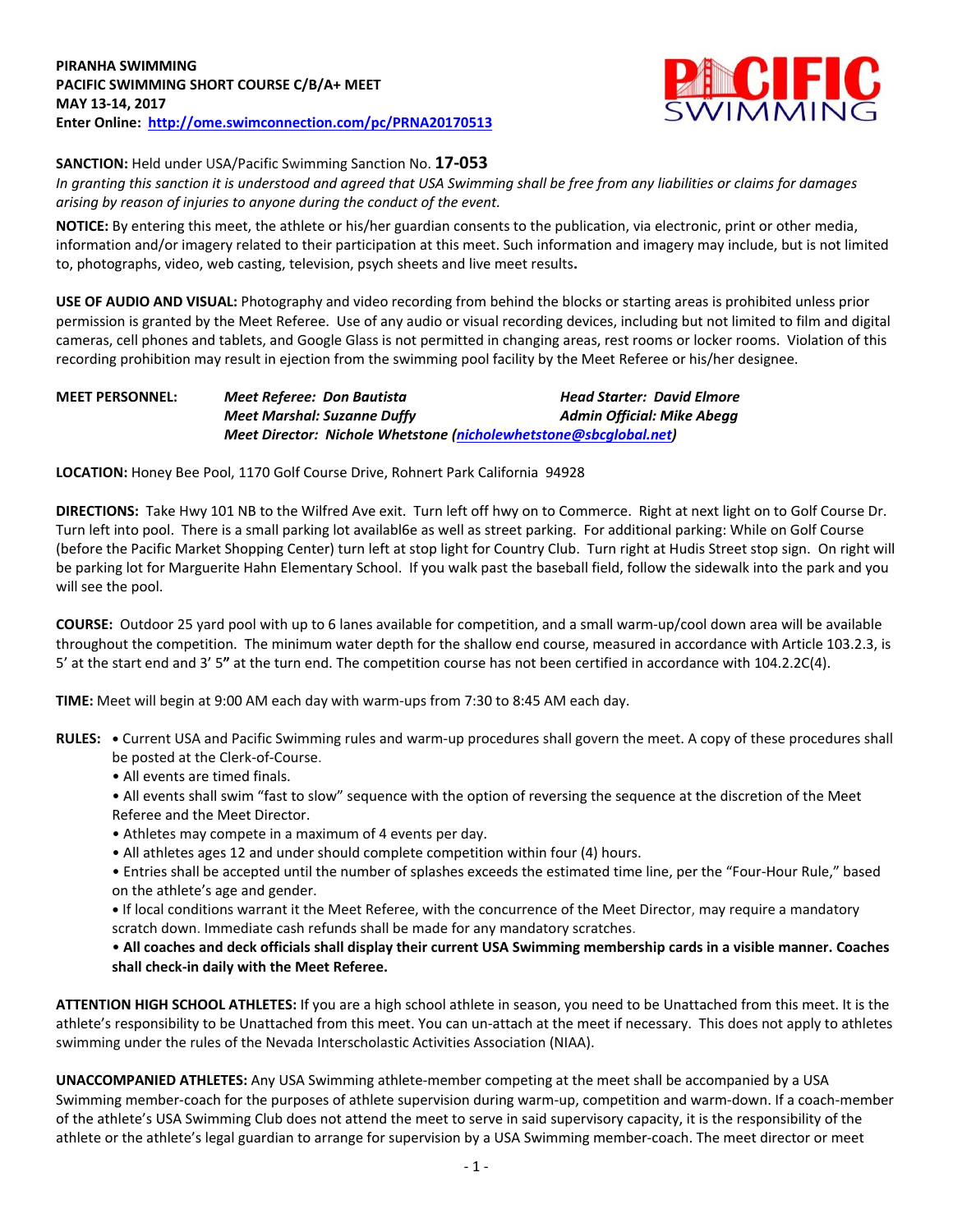referee may assist the athlete in making arrangements for such supervision; however, it is recommended that such arrangements be made in advance of the meet by the athlete's USA Swimming Club Member-Coach.

**RACING STARTS:** Any athlete entered in the meet shall be certified by a USA Swimming member-coach as being proficient in performing a racing start, or shall start each race from within the water. When unaccompanied by a USA Swimming member coach, it is the responsibility of the athlete or the athlete's legal guardian to ensure compliance with this requirement.

#### **RESTRICTIONS:** • Smoking and the use of other tobacco products is prohibited on the pool deck, in the locker rooms, in spectator seating on standing areas and in all areas used by athletes, during the meet and during warm-up periods.

- Sale and use of alcoholic beverages is prohibited in all areas of the meet venue.
- No glass containers are allowed in the meet venue.
- No propane heater is permitted except for snack bar/meet operations.
- All shelters shall be properly secured and located in compliance with the instructions of the Meet Director.
- Changing into or out of swimsuits other than in locker rooms or other designated areas is prohibited.
- No pets allowed on deck, other than service assistance animals.

• Destructive devices, to include but not limited to, explosive devices and equipment, firearms (open or concealed), blades, knives, mace, stun guns and blunt objects are strictly prohibited in the swimming facility and its surrounding areas. If observed, the Meet Referee or his/her designee may ask that these devices be stored safely away from the public or removed from the facility. Noncompliance may result in the reporting to law enforcement authorities and ejection from the facility. Law enforcement officers (LEO) are exempt per applicable laws.

• Operation of a drone, or any other flying apparatus, is prohibited over the venue (pools, athlete/coach areas, spectator areas and open ceiling locker rooms) any time athletes, coaches, officials and/or spectators are present.

• No overnight parking is allowed. Facilities will not be provided after meet hours.

## **ELIGIBILITY:** • Athletes shall be current members of USA Swimming and enter their name and registration number on the meet entry card exactly as they are shown on their Registration Card. If this is not done, it may be difficult to match the athlete with the registration database. The meet host shall check all athlete registrations against the SWIMS database and if not found to be registered, the Meet Director shall accept the registration at the meet (a \$10 surcharge will be added to the regular registration fee). Duplicate registrations will be refunded by mail.

• Athletes in the "A" Division shall have met at least the listed USA Swimming Motivational "A" minimum time standard. Athletes in the "B" Division shall have met at least the listed "B" minimum time standard. All entry times slower than the "B" time standard shall be in the "C" Division.

- Entries with **"NO TIME" will be accepted**. Entry times submitted for this meet may be checked against a computer database and may be changed in accordance with Pacific Swimming Entry Time Verification Procedures.
- Disabled athletes are welcome to attend this meet and should contact the Meet Director or Meet Referee regarding any special accommodations on entry times and seeding per Pacific Swimming policy.
- Athletes 19 years of age and over may compete in the meet for time only, no awards. Such athlete shall meet standards for the 17-18 age group.
- Age on the first day of the meet shall determine the athlete's age for the entire meet.

**ENTRY PRIORITY:** Entries from members of Zone 3 clubs (including unattached athletes training with those clubs) postmarked or entered on line by April 3, 2017 shall be given first priority for acceptance to the meet. All entries from other zones in Pacific Swimming or from other LSC's, postmarked or entered on line by the entry deadline shall be considered in the order they are received.

**ENTRY FEES:** \$4.00 per event plus an \$8.00 participation fee per athlete. Entries shall be rejected if payment is not sent at time of request. No refunds shall be made except mandatory scratch downs.

**ONLINE ENTRIES:** To enter online go to **<http://ome.swimconnection.com/pc/prna20170513>** to receive an immediate entry confirmation. This method requires payment by credit card. Swim Connection, LLC charges a processing fee for this service, equal to \$1 per athlete plus 5% of the total Entry Fees. Please note that the processing fee is a separate fee from the Entry Fees. If you do not wish to pay the processing fee, enter the meet using a mail entry. **Entering online is a convenience, is completely voluntary, and is in no way required or expected of an athlete by Pacific Swimming.** Online entries shall be accepted through **Monday, May 1, 2017**.

**MAILED OR HAND DELIVERED ENTRIES**: Entries shall be on the attached consolidated entry form. Forms shall be filled out completely and printed clearly with athlete's best time. Entries shall be postmarked by midnight, Monday, May 1, 2017 or hand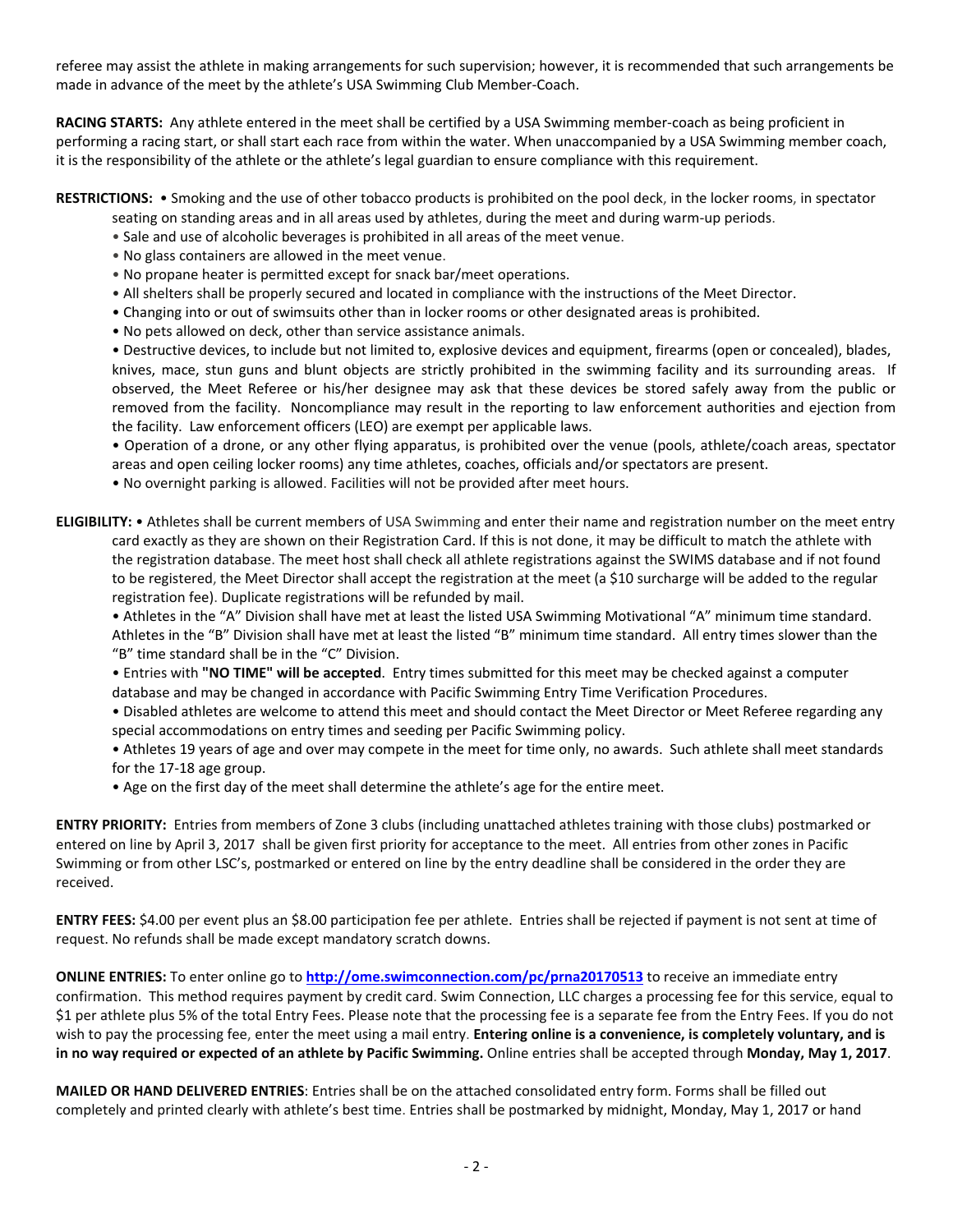delivered by 6:30 p.m. to Honeybee Pool no later than Monday, May 1, 2017. No late entries shall be accepted. Requests for confirmation of receipt of entries should include a self-addressed envelope.

**SHOULD THE MEET REACH AND NEED TO BE CLOSED PRIOR TO THE "CLOSE DATE" LISTED ON THE MEET ANNOUNCEMENT, ABSOLUTELY NO ADDITIONAL ENTRIES WILL BE ACCEPTED AFTER THAT DATE (WHICH WILL BE LISTED ON OME SWIM CONNECTION). THIS INCLUDES MAIL-IN ENTRIES. MAIL-IN ENTRIES MUST BE POSTMARKED BY THE CLOSE DATE LISTED ON SWIM CONNECTION IN ORDER TO BE ACCEPTED. IF THEY ARE POSTMARKED AFTER THAT DATE, THEY WILL NOT BE ACCEPTED AND THE ATHLETE WILL NOT BE ENTERED.**

#### **Make check payable to**: **Piranha Swimming**

**Mail entries to**: **Nichole Whetstone at 959 Golf Course, Rohnert Park, California 94928 Hand delivered entries to: Vicki Beard at Honeybee Pool, Rohnert Park, California 94928**

**CHECK-IN:** The meet shall be deck seeded. Athletes shall check-in at the Clerk-of-Course. No event shall be closed more than 30 minutes before the scheduled start of the session. Close of check-in for all individual events shall be no more than 60 minutes before the estimated time of the start of the first heat of the event. Athletes who do not check in shall not be seeded and shall not be allowed to compete in that event.

**SCRATCHES:** Any athletes not reporting for or competing in an individual timed final event that they have checked in for shall not be penalized. Athletes who must withdraw from an event after it is seeded are requested to inform the referee immediately.

AWARDS: Awards will be given for 1<sup>st</sup> - 8<sup>th</sup> place in the "A," "B" and "C" divisions, for each event and age group (8&U, 9-10, and 11-12, 13-14, 15-16, 17-18.) The 10 & Under individual events will be swum as combined events with awards given for each separate age group (8 & under, 9-10.) The 13 & Over individual events will be swum in combined events with awards given for each separate age group (13-14, 15-16, 17-18.) The 15 & Over individual events will be swum in combined events with awards given for each separate age group (15-16, 17-18.) "A" medals will be awarded for new "A" times achieved by swimmers in divisions "B" and "C" regardless of the place achieved in the event

## **AWARDS MUST BE PICKED UP ON SUNDAY BY A CLUB'S COACH OR CLUB REPRESENTATIVE. AWARDS WILL NOT BE MAILED. AWARDS THAT ARE NOT PICKED UP AT THE MEET (ONLY FOR ZONE 3 CLUBS) WILL BE AVAILABLE AT THE NEXT ZONE 3 BOARD MEETING. NON ZONE 3 CLUBS AND UNATTACHED ATHLETES MUST COORDINATE WITH THE AWARDS DESK FOR PICK UP &/OR DELIVERY OF AWARDS AND FOR THOSE AWARDS NOT PICKED UP, PRE-PAID ENVELOPES MUST BE PROVIDED. AWARDS WILL NOT BE INDIVIDUALLY DISTRIBUTED THROUGHOUT THE MEET.**

**ADMISSION:** Free. A program will be available for a fee

**SNACK BAR & HOSPITALITY:** A snack bar will be available throughout the competition. Coaches and working deck officials will be provided lunch. Hospitality will serve refreshments to timers and volunteers.

**MINIMUM OFFICIALS**: At least seven days prior to the start of the meet, meet management (Meet Director and/or Meet Referee) shall contact a representative from each club participating in the meet, and provide a preliminary inventory of the officials that club is required to provide for each session. Each club shall, by the start of the meet, provide to the Meet Director or designee a list of Officials who have agreed to represent that club during each session of the meet.

At the meet, meet management shall conduct an inventory of officials, and shall compare the number of athletes entered in each session by each club with the number of officials present representing each club. If meet management certifies that a club has not provided sufficient officials for any session of the meet in accordance with the table below, excluding finals in a prelims and finals meet, the club will be fined \$100 per missing official per session of the meet.

| Club athletes entered in session | Trained and carded officials required |  |  |  |  |  |  |
|----------------------------------|---------------------------------------|--|--|--|--|--|--|
| $1 - 10$                         |                                       |  |  |  |  |  |  |
| $11 - 25$                        |                                       |  |  |  |  |  |  |
| $26 - 50$                        |                                       |  |  |  |  |  |  |
| $51 - 75$                        |                                       |  |  |  |  |  |  |
| 76-100                           |                                       |  |  |  |  |  |  |
| 100 or more                      |                                       |  |  |  |  |  |  |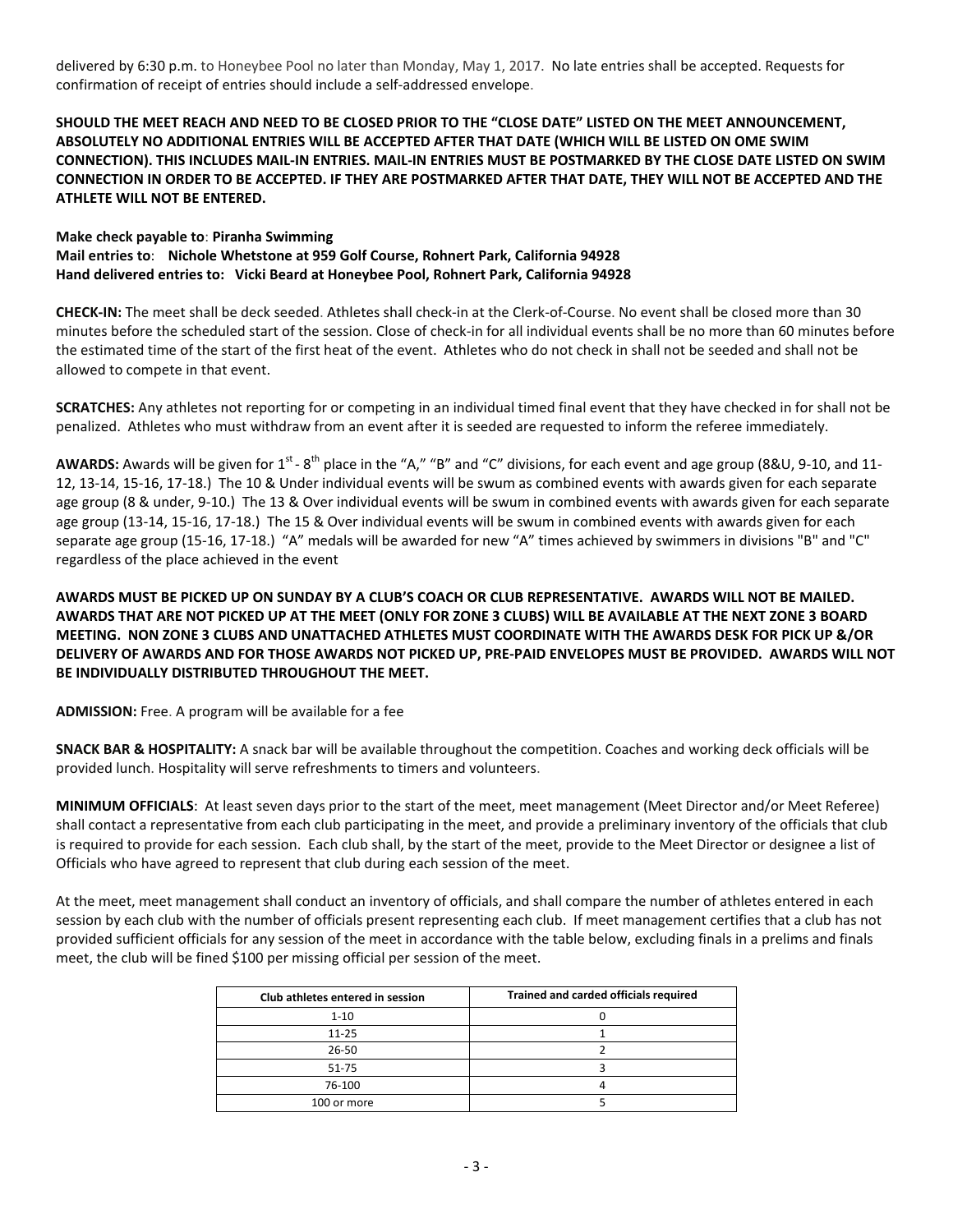\*Zone 3 will include assigned and working Colorado, Intermediary/ Chief Timing Judge, and Computer operator in the count of officials for a session although these positions are not carded. Zone 3 will accept un-carded Trainees in the count of officials for up to two sessions. Clubs may use officials "borrowed" from other clubs, or unattached officials at the meet who agree, to fulfill their obligation under the rule.

# **EVENTS**

| 5/13/17       |                      |                |  |  |  |  |  |  |
|---------------|----------------------|----------------|--|--|--|--|--|--|
| <b>EVENT#</b> | <b>EVENT</b>         | <b>EVENT#</b>  |  |  |  |  |  |  |
| 1             | <b>OPEN 200 IM</b>   | $\mathfrak{p}$ |  |  |  |  |  |  |
| 3             | 9-10 100 Back        | 4              |  |  |  |  |  |  |
| 5             | 8 & Under 25 Back    | 6              |  |  |  |  |  |  |
| 7             | 13 & Over 100 Free   | 8              |  |  |  |  |  |  |
| 9             | 9-10 50 Fly          | 10             |  |  |  |  |  |  |
| 11            | 8 & Under 25 Fly     | 12             |  |  |  |  |  |  |
| 13            | 11-12 100 Breast     | 14             |  |  |  |  |  |  |
| 15            | 13 & Over 100 Breast | 16             |  |  |  |  |  |  |
| 17            | 9-10 100 Breast      | 18             |  |  |  |  |  |  |
| 19            | 8 & Under 50 Breast  | 20             |  |  |  |  |  |  |
| 21            | 11-12 50 Fly         | 22             |  |  |  |  |  |  |
| 23            | 13 & Over 200 Back   | 24             |  |  |  |  |  |  |
| 25            | 9-10 50 Free         | 26             |  |  |  |  |  |  |
| 27            | 8 & Under 50 Free    | 28             |  |  |  |  |  |  |
| 29            | 11-12 100 Back       | 30             |  |  |  |  |  |  |
| 31            | 13 & Over 100 Fly    | 32             |  |  |  |  |  |  |
| 33            | 11-12 50 Free        | 34             |  |  |  |  |  |  |
| 35            | <b>OPEN 400 IM</b>   | 36             |  |  |  |  |  |  |

|                | 5/13/17              |                |
|----------------|----------------------|----------------|
| <b>EVENT#</b>  | <b>EVENT</b>         | <b>EVENT#</b>  |
| $\mathbf{1}$   | <b>OPEN 200 IM</b>   | $\overline{2}$ |
| 3              | 9-10 100 Back        | 4              |
| 5              | 8 & Under 25 Back    | 6              |
| $\overline{7}$ | 13 & Over 100 Free   | 8              |
| 9              | 9-10 50 Fly          | 10             |
| 11             | 8 & Under 25 Fly     | 12             |
| 13             | 11-12 100 Breast     | 14             |
| 15             | 13 & Over 100 Breast | 16             |
| 17             | 9-10 100 Breast      | 18             |
| 19             | 8 & Under 50 Breast  | 20             |
| 21             | 11-12 50 Fly         | 22             |
| 23             | 13 & Over 200 Back   | 24             |
| 25             | 9-10 50 Free         | 26             |
| 27             | 8 & Under 50 Free    | 28             |
| 29             | 11-12 100 Back       | 30             |
| 31             | 13 & Over 100 Fly    | 32             |
| 33             | 11-12 50 Free        | 34             |
| 35             | <b>OPEN 400 IM</b>   | 36             |
|                |                      |                |

Use the following URL to find the time standards: <http://www.pacswim.org/swim-meet-times/standards>